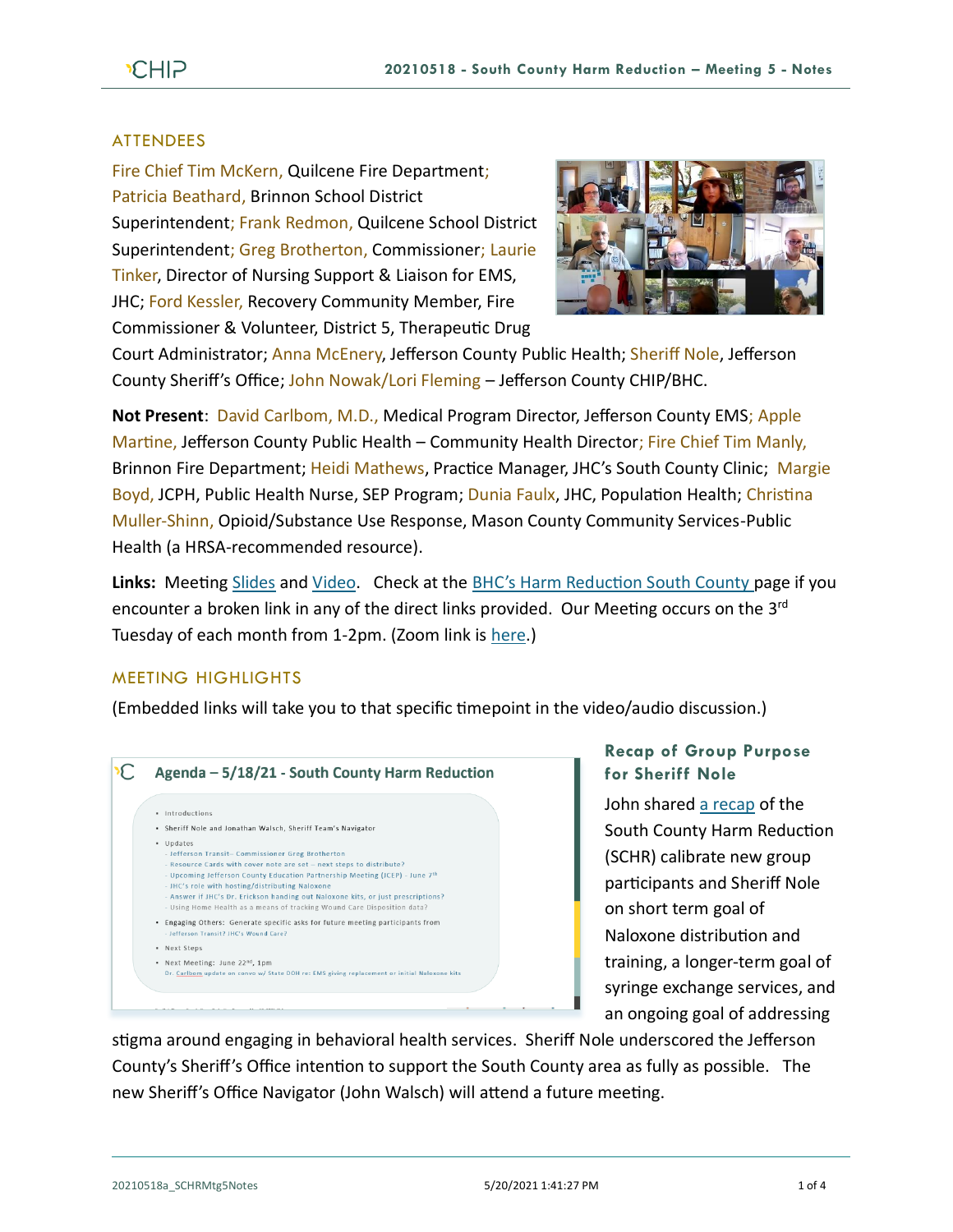# **Updates**

**Jefferson Transit**: [Commissioner Greg Brotherton](https://youtu.be/CI-4jh9rg8E?t=359) updated the group on the discussions around accessibility. **All the Transit Board members AND the staff indicated support of Free Fares going forward and will be pursued**. Strategy meetings this week will be held to go over survey data. Greg is advocating for more runs to south county and Port Ludlow – though that position has less concurrence among the members – in favor of runs that would support tourism and basic transportation for community members.

On other Transit topics – [Greg has been informed](https://youtu.be/CI-4jh9rg8E?t=524) the Transit Van Pool can only be used to transport folks to work. None are in use now – and would be a low-cost option for regular commute from south county to somewhere else.

**Resource Cards**: [John outlined](https://youtu.be/CI-4jh9rg8E?t=709) 200 Resource Cards (with a stapled note from CHIP) are ready to go for distribution at the Quilcene and Brinnon School Districts, the Food Bank and the three churches in town.

▪ **Action:** John Nowak will get the supply to Mrs. Sharon Redmon at Salish Coast, and she'll get them down to Frank Redmon. Frank's team will make sure cards are distributed among the areas noted above. Note: Dana Ward suggested the cards for the Assembly of God Church be left outside the front door in a plastic bag and someone will bring them in and make sure they get distributed at the church services.

**JCEP Meeting Prep:** [Lori Fleming noted](https://youtu.be/CI-4jh9rg8E?t=894) thanks to Frank Redmon's facilitation, Dr. David Engle agreed to have one person from our group present on the Naloxone topic.

▪ **Action:** It was agreed John/Lori will prep Dr. Carlbom on Jefferson County/South County data so he presents JCEP-relevant information.

**JHC's Response to Hosting/Distributing Naloxone** in the South County area: [John outlined](https://youtu.be/CI-4jh9rg8E?t=1348) Heidi Mathews, Quilcene Clinic Manager let him know the primary provider from that Clinic is on medical leave for the rest of the summer. They are very interested in being a distribution spot for other organizations in the community, and to individual community members, but will need to pause until late summer or Fall.

- Lori Fleming will ask Dr. Carlbom to share at the next (June 22) meeting the results of his conversations with DOH regarding EMS distributing replacement or initial Naloxone kits.
- Laurie Tinker confirmed Dr. Erickson gives Naloxone prescriptions, rather than actual kits.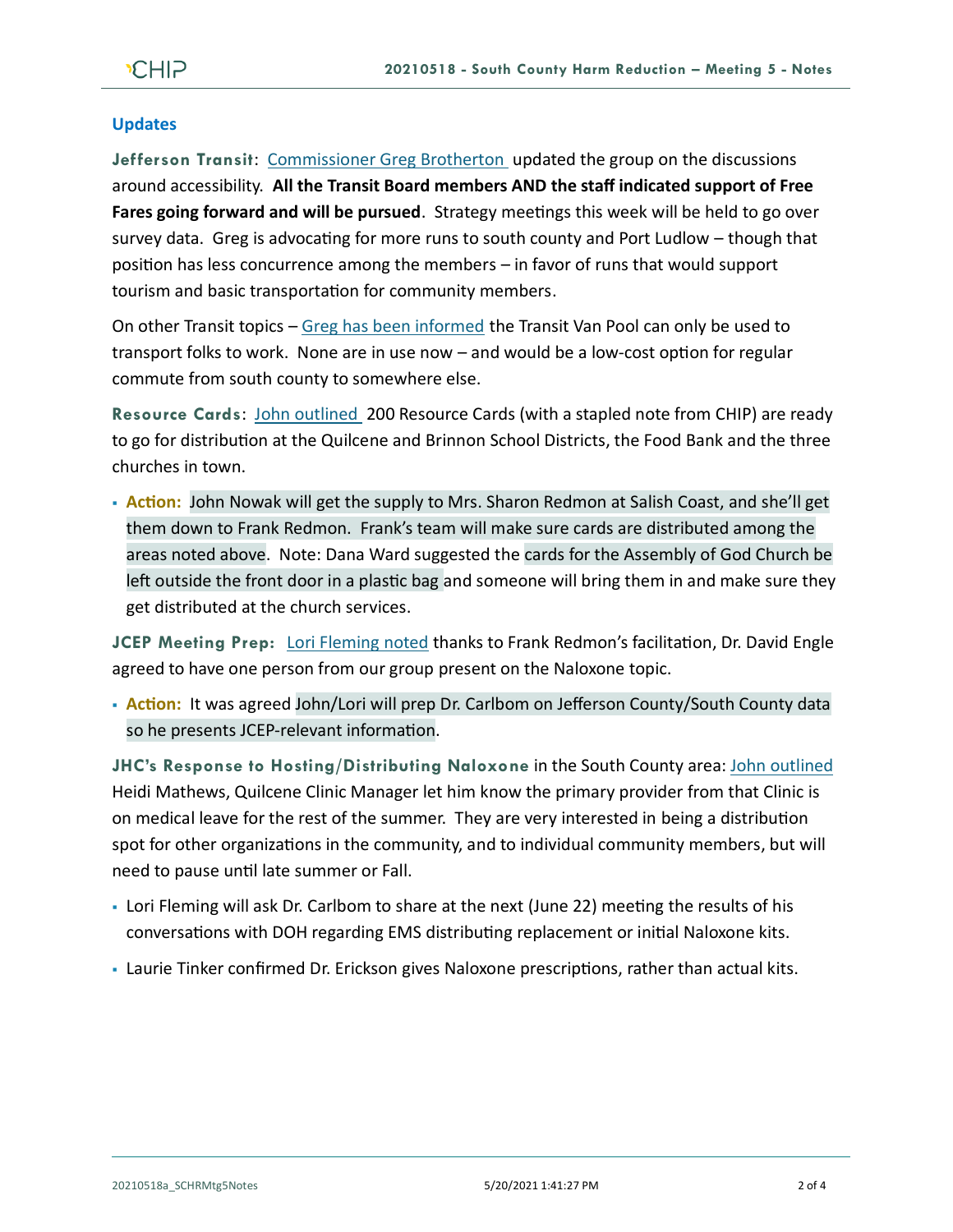### **Generating Asks**

### **Wound Care**

- Chief McKern noted JHC's Home Health needs to be tied into Wound care follow-through.
- Laurie Tinker noted when we have South County wound care patients transported via EMS to JHC, but it is hard to get the patient back if they aren't admitted.
	- **Action:** Explore if paramedics could be involved in administering wound care in the home setting rather than bringing the patient back to the hospital.
	- **Action:** Search out data on EPIC on Home Health Wound care visits in South County *and* South County Wound Care visits to JHC's ED. Perhaps with that we could address the complexity of addressing that care (even at an earlier stage.)
- Chief McKern suggested getting data from JHC on who has been released from there, but has not completed their follow-up care in the post 3-4 days. (Jefferson Home Health or JHC are tracked, but other disposition referrals outside the JHC system are not tracked.)
	- **Action:** Explore using Home Health as a means of tracking can that even be done? John and Laurie Tinker to put their heads together – recognizing this is a tall order.)
	- **Action:** Dr. Carlbom committed to explore with ED head Doctor if checking Home Health box is a possibility, and Laurie Tinker is also going to reinforce that on her side. Possibly nursing team could remind Doctors, as well.

#### **Navigator Call Distribution**

**• Action:** Sheriff Nole committed to giving the group an update on call locations (such as South vs Center County) the Sheriff's Navigator is responding to for our next meeting on June 22, 1pm.